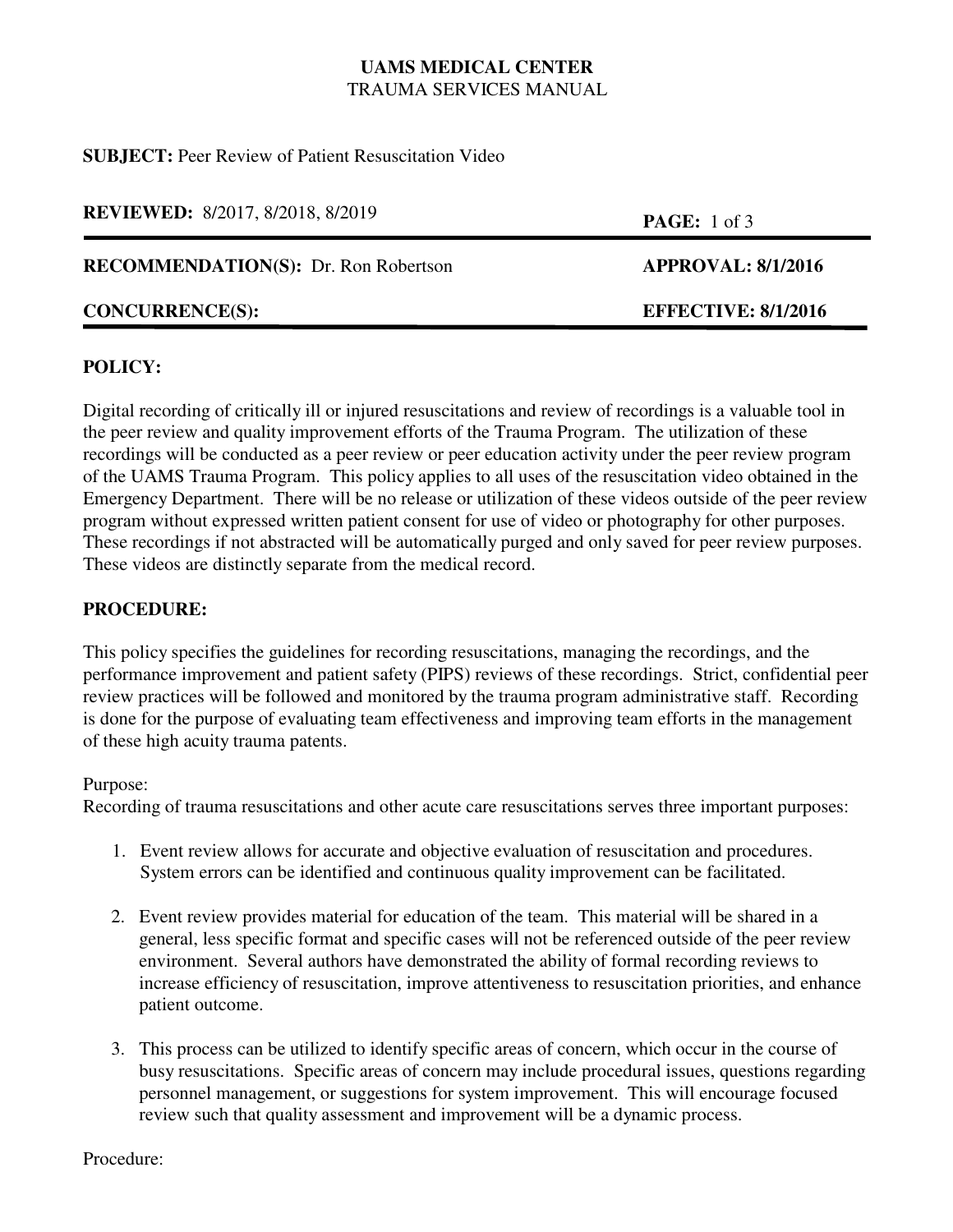# **UAMS MEDICAL CENTER** TRAUMA SERVICES MANUAL

#### **SUBJECT:** Peer Review of Patient Resuscitation Video

| <b>REVIEWED:</b> 8/2017, 8/2018, 8/2019     | <b>PAGE:</b> $2 \text{ of } 3$ |
|---------------------------------------------|--------------------------------|
| <b>RECOMMENDATION(S):</b> Dr. Ron Robertson | <b>APPROVAL: 8/1/2016</b>      |
| <b>CONCURRENCE(S):</b>                      | <b>EFFECTIVE: 8/1/2016</b>     |

The procedure for video capture in the Emergency Department

- 1. The video capture in Trauma rooms 1, 2, and 3 is automatic. No activation of the system is required to initiate recording. Two camera views, video capture of the Phillips patient monitor screen, and audio capture of the room are automatically recorded.
- 2. Staff should be aware that continuous recording of actives within these three rooms are ongoing. These room should not be used for confidential activities such as counseling, disciplinary interactions or other events which are inappropriate for recording.

Review Process:

- 1. The digital recordings are maintained on a secure server within the UAMS system. These videos are only viewable from within the UAMS network and are not accessible from outside of the UAMS intranet.
- 2. The digital recordings are secured in the system. The system has limited access and an audit trail which is retrievable to determine any access and utilization of the material.
- 3. The system is administered by the Trauma Program Office with access restricted to the Trauma Medical Director, Associate Trauma Medical Director, Trauma Program Manager, or their designee for administrative purposes. The Emergency Department Medical Director, Nursing Director and their designee will have access to review trauma resuscitations under this policy or may utilize the system under similar emergency department policy which addresses the peer review nature of reviews.
- 4. Identification of a case for review will be initiated internally by the Trauma Program or as a referral from another team member for suggested review of a specific case.
- 5. The room and time will be used to locate the video and it will be tagged for review within the system. This will save the video for review within the peer review process. All video which has not been abstracted within a 14-day period will be erased from the system on the 15<sup>th</sup> day. Failure to identify the video for review before the  $15<sup>th</sup>$  day will make retrieval impossible.
- 6. Once reviewed the video may be edited and presented for further discussion and education at one of the following peer review activities of the Trauma Program:
	- a. Trauma and ED M&M conference